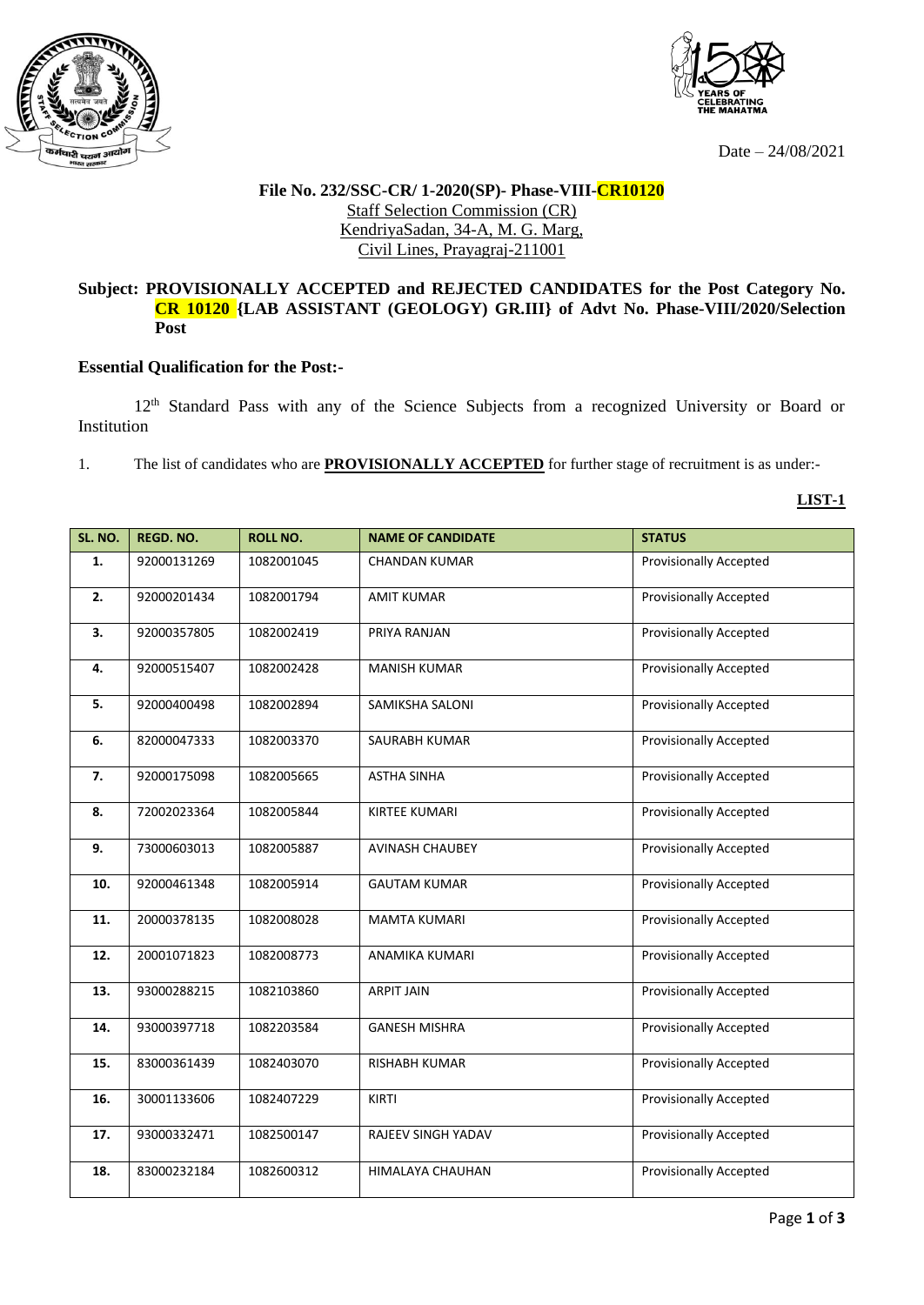| SL. NO. | <b>REGD. NO.</b> | <b>ROLL NO.</b> | <b>NAME OF CANDIDATE</b> | <b>STATUS</b>                 |
|---------|------------------|-----------------|--------------------------|-------------------------------|
| 19.     | 82000045920      | 1082801130      | <b>MALVIKA</b>           | <b>Provisionally Accepted</b> |
| 20.     | 94000179399      | 2082008824      | POULAMI SARKAR           | <b>Provisionally Accepted</b> |
| 21.     | 74001572928      | 2082008946      | <b>RAUNAK DATTA</b>      | <b>Provisionally Accepted</b> |
| 22.     | 94000053815      | 2082009373      | AMIT KUMAR MANNA         | <b>Provisionally Accepted</b> |
| 23.     | 74001338099      | 2082010488      | DYUTIMALA DATTA          | <b>Provisionally Accepted</b> |
| 24.     | 91000308597      | 3082004719      | <b>ASWINT AJITH</b>      | <b>Provisionally Accepted</b> |
| 25.     | 71000483585      | 3082008124      | <b>ATHUL</b>             | <b>Provisionally Accepted</b> |
| 26.     | 10000488942      | 3082008184      | <b>RAMESH S NAIR</b>     | <b>Provisionally Accepted</b> |
| 27.     | 75000278162      | 4082100232      | SATENDRA SINGH NARWARIYA | <b>Provisionally Accepted</b> |
| 28.     | 93000226569      | 5082012120      | PRIYANKA                 | <b>Provisionally Accepted</b> |
| 29.     | 95000714286      | 5082012310      | PALLAB BISWAS            | <b>Provisionally Accepted</b> |
| 30.     | 83000189588      | 5082023468      | SHITANSHU BHADAURIA      | <b>Provisionally Accepted</b> |
| 31.     | 82000214828      | 5082039655      | <b>ADITYA CHOUDHARY</b>  | <b>Provisionally Accepted</b> |
| 32.     | 94000308712      | 7082030933      | ANNU                     | <b>Provisionally Accepted</b> |

2. The list of candidates who are **PROVISIONALLY REJECTED** and are **NOT SHORTLISTED** for next stage of recruitment due to not fulfilling Essential Qualification (EQ), Age-limit, and Experience etc. As per the Notice of the Examination, is as under:

## **LIST-2**

| SL <sub>NO</sub> . | REGD. NO.   | ROLL NO.   | <b>NAME OF CANDIDATE</b>     | <b>REASONS FOR PROVISIONAL REJECTION</b>                |
|--------------------|-------------|------------|------------------------------|---------------------------------------------------------|
| 1.                 | 92000342749 | 1082003514 | MANISH KUMAR                 | Application along with requisite documents not received |
| 2.                 | 10000200768 | 3082004716 | <b>ASWATHY JOSEPH</b>        | Application along with requisite documents not received |
| 3.                 | 81000049213 | 3082008072 | <b>DEBASHISH NAIR</b>        | Application along with requisite documents not received |
| 4.                 | 85000128355 | 4082000949 | ATUL GUPTA                   | Application along with requisite documents not received |
| 5.                 | 85000116129 | 4082200413 | DURGESH KUMAR YADAV          | Application along with requisite documents not received |
| 6.                 | 74001595806 | 7082031119 | KOMAL                        | Application along with requisite documents not received |
| 7.                 | 84000055819 | 7082031252 | ANJALI                       | Application along with requisite documents not received |
| 8.                 | 71001040302 | 8082013295 | <b>BHASKARABHATTA ROHITH</b> | Application along with requisite documents not received |

3. However, if any of the above mentioned candidate (Except those whose application form along with documents not received within stipulated time) feels that he/she is meeting the Essential Qualification, Experience, Age-limit, etc. criteria as per Notice of the Examination and inadvertently his/her candidature has been rejected, he/she may represent to the Office of Regional Director, SSC (CR), Prayagraj, with all necessary documents in support of his/her claim for consideration of further stage of recruitment **within 10 days from the date of publishing of this Notice.** It is to be made clear to the candidates that no fresh document in respect of Educational Qualification as well as Experience will be taken at this stage.